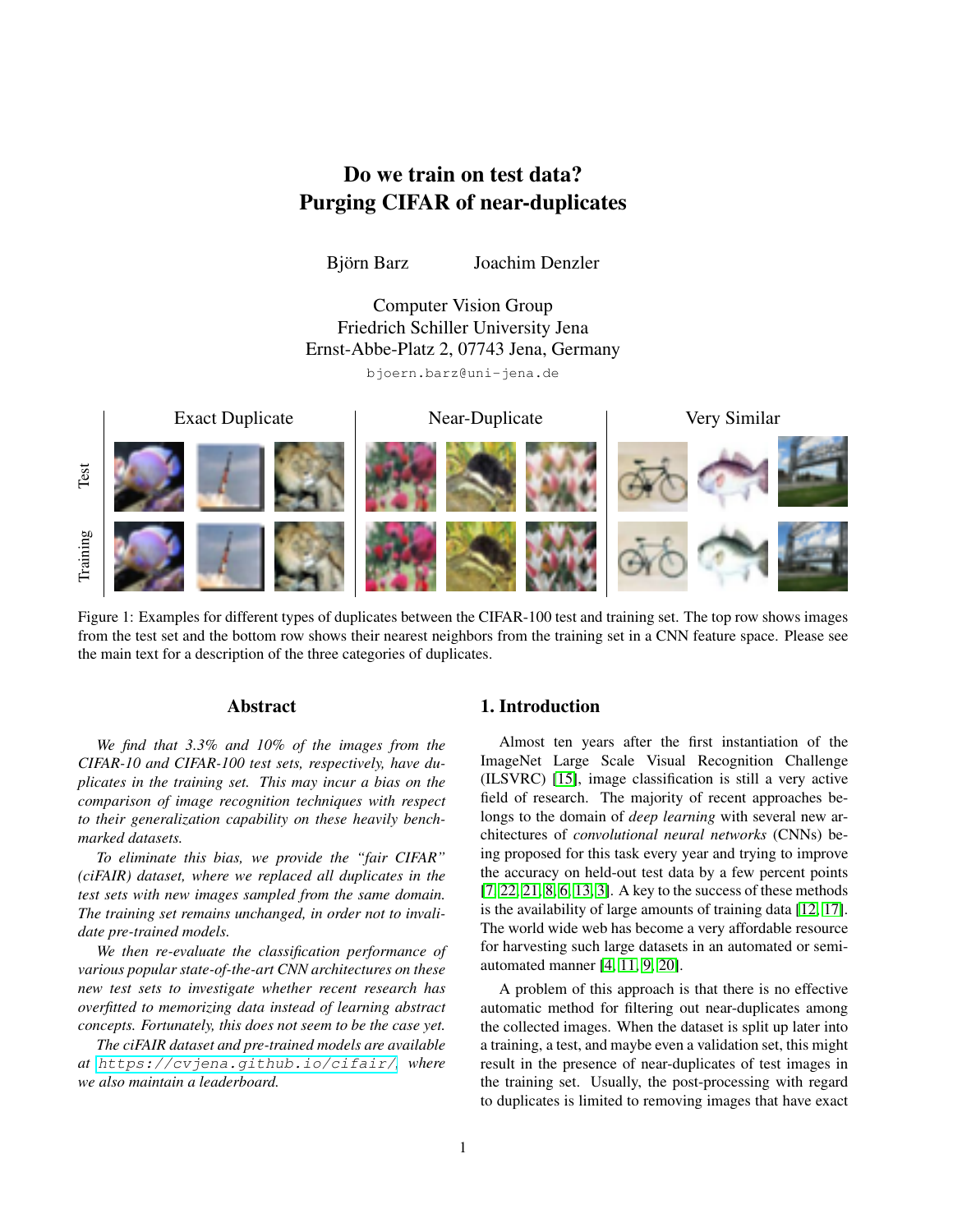pixel-level duplicates [\[11,](#page-4-11) [4\]](#page-4-10). However, many duplicates are less obvious and might vary with respect to contrast, translation, stretching, color shift etc. These are variations that can easily be accounted for by data augmentation, so that these variants will actually become part of the augmented training set.

For a proper scientific evaluation, the presence of such duplicates is a critical issue: We actually aim at comparing models with respect to their ability of generalizing to unseen data. With a growing number of duplicates, however, we run the risk to compare them in terms of their capability of memorizing the training data, which increases with model capacity. This is especially problematic when the difference between the error rates of different models is as small as it is nowadays, *i.e*., sometimes just one or two percent points. The significance of these performance differences hence depends on the overlap between test and training data. In some fields, such as fine-grained recognition, this overlap has already been quantified for some popular datasets, *e.g*., for the Caltech-UCSD Birds dataset [\[19,](#page-4-14) [10\]](#page-4-15).

In this work, we assess the number of test images that have near-duplicates in the training set of two of the most heavily benchmarked datasets in computer vision: CIFAR-10 and CIFAR-100 [\[11\]](#page-4-11). We will first briefly introduce these datasets in Section [2](#page-1-0) and describe our duplicate search approach in Section [3.](#page-1-1) In a nutshell, we search for nearest neighbor pairs between test and training set in a CNN feature space and inspect the results manually, assigning each detected pair into one of four duplicate categories. We find that 3.3% of CIFAR-10 test images and a surprising number of 10% of CIFAR-100 test images have near-duplicates in their respective training sets.

Subsequently, we replace all these duplicates with new images from the Tiny Images dataset [\[18\]](#page-4-16), which was the original source for the CIFAR images (see Section [4\)](#page-2-0). To determine whether recent research results are already affected by these duplicates, we finally re-evaluate the performance of several state-of-the-art CNN architectures on these new test sets in Section [5.](#page-3-0)

Similar to our work, Recht et al. [\[14\]](#page-4-17) have recently sampled a completely new test set for CIFAR-10 from Tiny Images to assess how well existing models generalize to truly unseen data. Furthermore, they note parenthetically that the CIFAR-10 test set comprises 8% duplicates with the training set, which is more than twice as much as we have found. As opposed to their work, however, we also analyze CIFAR-100 and only replace the duplicates in the test set, while leaving the remaining images untouched. Moreover, we distinguish between three different types of duplicates and publish a list of duplicates, the new test sets, and pre-trained models at <https://cvjena.github.io/cifair/>.

<span id="page-1-2"></span>

Figure 2: GUI for duplicate annotation.

# <span id="page-1-0"></span>2. The CIFAR Datasets

There exist two different CIFAR datasets [\[11\]](#page-4-11): CIFAR-10, which comprises 10 classes, and CIFAR-100, which comprises 100 classes. Both contain 50,000 training and 10,000 test images. Neither the classes nor the data of these two datasets overlap, but both have been sampled from the same source: the Tiny Images dataset [\[18\]](#page-4-16).

In this context, the word "tiny" refers to the resolution of the images, not to their number. On the contrary, Tiny Images comprises approximately 80 million images collected automatically from the web by querying image search engines for approximately 75,000 synsets of the WordNet ontology [\[5\]](#page-4-18). However, all images have been resized to the "tiny" resolution of  $32 \times 32$  pixels.

Due to their much more manageable size and the low image resolution, which allows for fast training of CNNs, the CIFAR datasets have established themselves as one of the most popular benchmarks in the field of computer vision.

# <span id="page-1-1"></span>3. Hunting Duplicates

As we have argued above, simply searching for exact pixel-level duplicates is not sufficient, since there may also be slightly modified variants of the same scene that vary by contrast, hue, translation, stretching etc. Thus, we follow a content-based image retrieval approach [\[16,](#page-4-19) [2,](#page-4-20) [1\]](#page-3-1) for finding duplicate and near-duplicate images: We train a lightweight CNN architecture proposed by Barz et al. [\[3\]](#page-4-7) on the training set and then extract  $L^2$ -normalized features from the global average pooling layer of the trained network for both training and testing images. For each test image, we find the nearest neighbor from the training set in terms of the Euclidean distance in that feature space.

Given this, it would be easy to capture the majority of duplicates by simply thresholding the distance between these pairs. However, such an approach would result in a high number of false positives as well. Therefore, we inspect the detected pairs manually, sorted by increasing distance. In a graphical user interface depicted in Fig. [2,](#page-1-2) the annotator can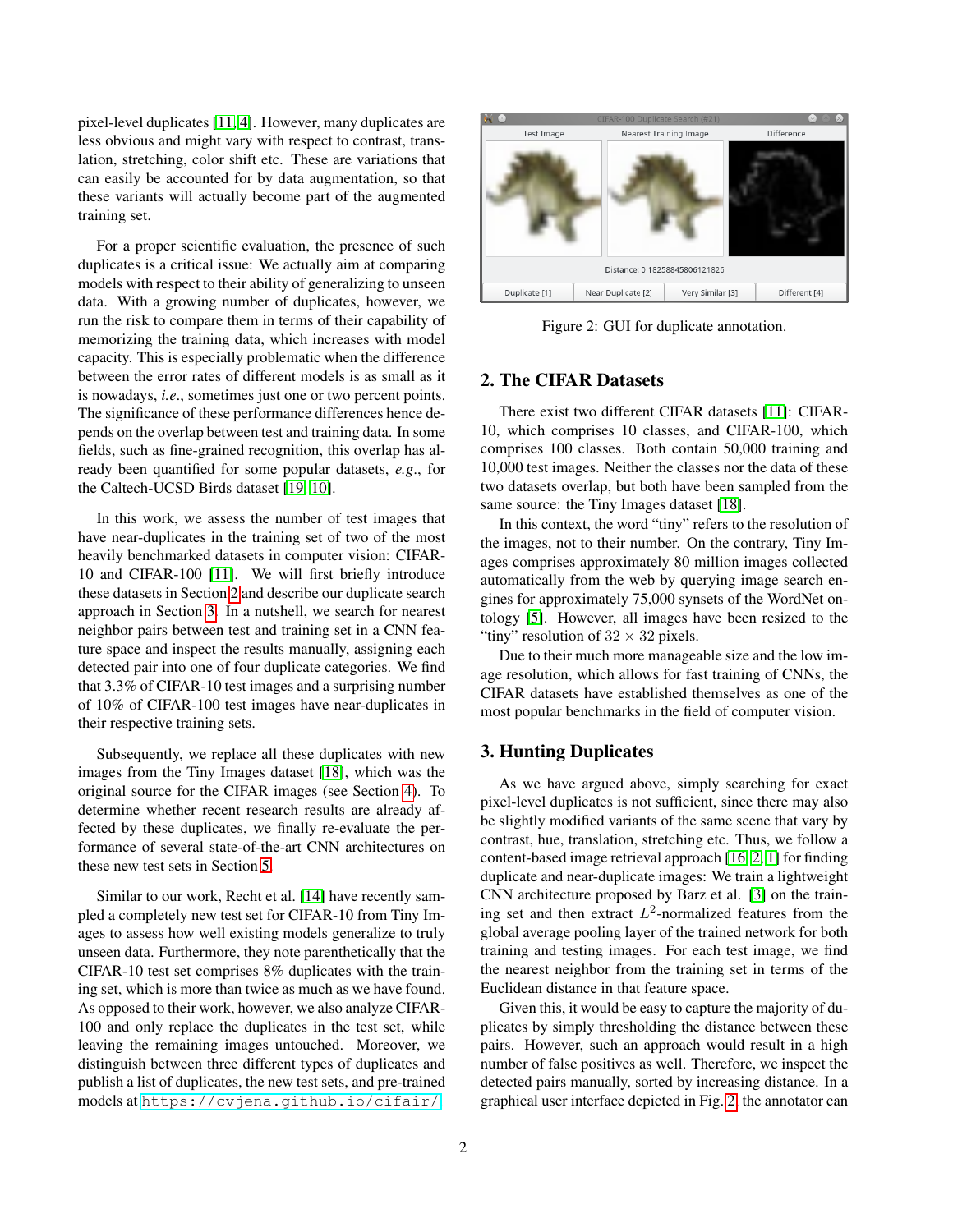<span id="page-2-1"></span>

Figure 3: Number of duplicates per duplicate type between test and training set (blue) and within the test set (orange).

inspect the test image and its duplicate, their distance in the feature space, and a pixel-wise difference image. The pair is then manually assigned to one of four classes:

- Exact Duplicate Almost all pixels in the two images are approximately identical.
- Near-Duplicate The content of the images is exactly the same, *i.e*., both originated from the same camera shot. However, different post-processing might have been applied to this original scene, *e.g*., color shifts, translations, scaling etc.
- Very Similar The contents of the two images are different, but highly similar, so that the difference can only be spotted at the second glance.
- Different The pair does not belong to any other category.

Figure [1](#page-0-0) shows some examples for the three categories of duplicates from the CIFAR-100 test set, where we picked the  $10<sup>th</sup>$ ,  $50<sup>th</sup>$ , and  $90<sup>th</sup>$  percentile image pair for each category, according to their distance. In the remainder of this paper, the word "duplicate" will usually refer to any type of duplicate, not necessarily to exact duplicates only.

We used a single annotator and stopped the annotation once the class "Different" has been assigned to 20 pairs in a row. In addition to spotting duplicates of test images in the training set, we also search for duplicates within the test set, since these also distort the performance evaluation. Note that we do not search for duplicates within the training set. In the worst case, the presence of such duplicates biases the weights assigned to each sample during training, but they are not critical for evaluating and comparing models.

We found 891 duplicates from the CIFAR-100 test set in the training set and another set of 104 duplicates within the test set itself. In total, 10% of test images have duplicates. The situation is slightly better for CIFAR-10, where

<span id="page-2-2"></span>

| $(a)$ CIFAR-10 |    | $(b)$ CIFAR-100 |    |  |  |
|----------------|----|-----------------|----|--|--|
| frog           | 59 | cockroach       | 33 |  |  |
| automobile     | 55 | orange          | 29 |  |  |
| airplane       | 47 | lawn mower      | 28 |  |  |
| deer           | 40 | apple           | 26 |  |  |
| bird           | 26 | skunk           | 26 |  |  |
| horse          | 20 | keyboard        | 23 |  |  |
| dog            | 19 | leopard         | 23 |  |  |
| ship           | 17 | wolf            | 21 |  |  |
| truck          | 14 | worm            | 20 |  |  |
| cat            | 11 | whale           | 17 |  |  |
|                |    | rocket          | 17 |  |  |
|                |    | skyscraper      | 17 |  |  |
|                |    | dinosaur        | 17 |  |  |
|                |    | maple tree      | 17 |  |  |

Table 1: The top 14 classes with the most duplicates.

we found 286 duplicates in the training and 39 in the test set, amounting to 3.25% of the test set. This is probably due to the much broader type of object classes in CIFAR-10: We suppose it is easier to find 5,000 different images of birds than 500 different images of maple trees, for example.

The vast majority of duplicates belongs to the category of near-duplicates, as can be seen in Fig. [3.](#page-2-1) It is worth noting that there are no exact duplicates in CIFAR-10 at all, as opposed to CIFAR-100. This might indicate that the basic duplicate removal step mentioned by Krizhevsky et al. [\[12\]](#page-4-8) has been omitted during the creation of CIFAR-100.

Table [1](#page-2-2) lists the top 14 classes with the most duplicates for both datasets. The only classes without any duplicates in CIFAR-100 are "bowl", "bus", and "forest".

On the subset of test images with duplicates in the training set, the ResNet-110 [\[7\]](#page-4-1) models from our experiments in Section [5](#page-3-0) achieve error rates of 0% and 2.9% on CIFAR-10 and CIFAR-100, respectively. This verifies our assumption that even the near-duplicate and highly similar images can be classified correctly much to easily by memorizing the training data.

### <span id="page-2-0"></span>4. The Duplicate-Free ciFAIR Test Dataset

To create a fair test set for CIFAR-10 and CIFAR-100, we replace all duplicates identified in the previous section with new images sampled from the Tiny Images dataset [\[18\]](#page-4-16), which was also the source for the original CIFAR datasets.

We took care not to introduce any bias or domain shift during the selection process. To this end, each replacement candidate was inspected manually in a graphical user interface (see Fig. [4\)](#page-3-2), which displayed the candidate image and the three nearest neighbors in the feature space from the existing training and test sets. We approved only those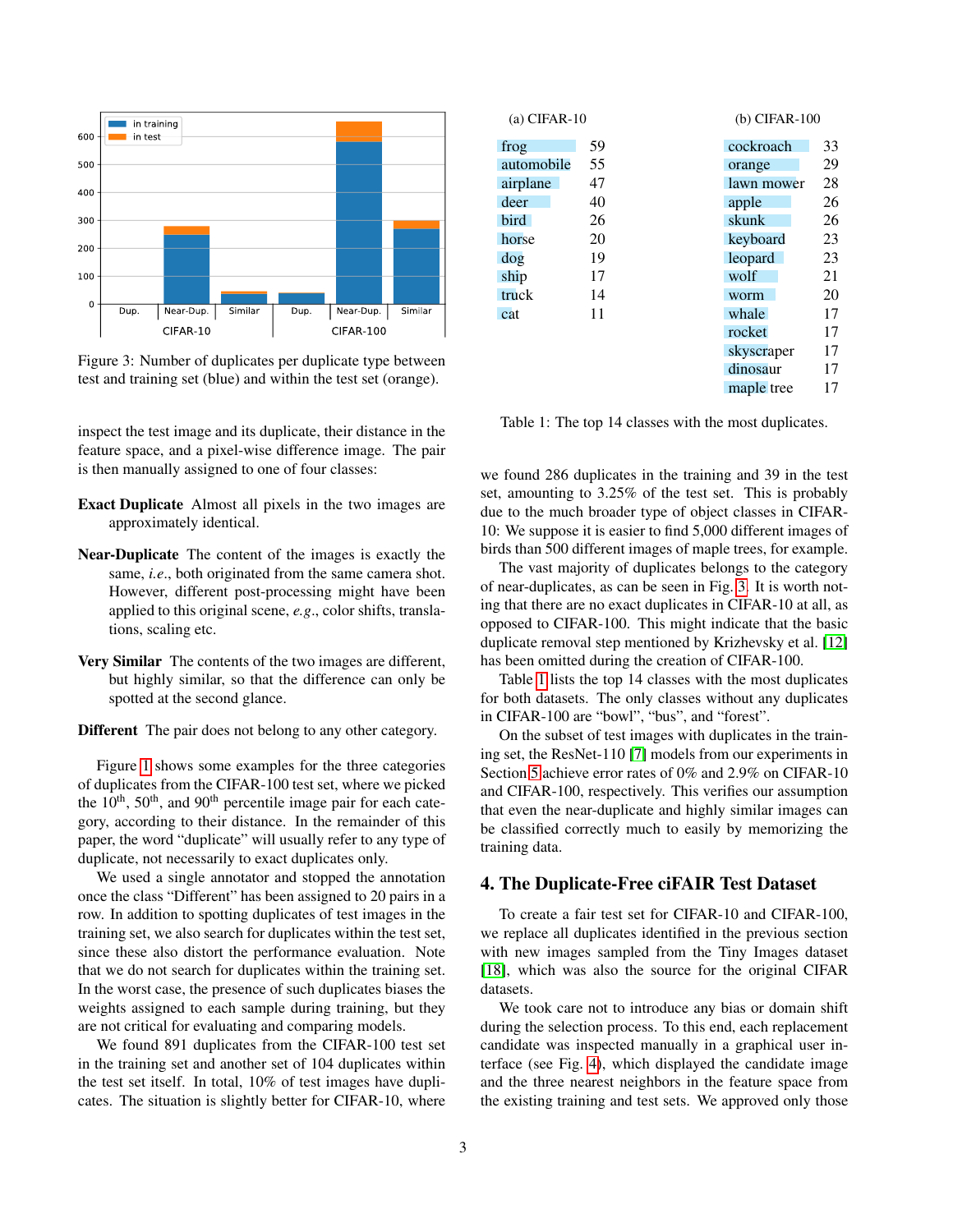<span id="page-3-2"></span>

Figure 4: GUI for replacement candidate selection.

samples for inclusion in the new test set that could not be considered duplicates (according to the category definitions in Section [3\)](#page-1-1) of any of the three nearest neighbors.

Furthermore, we followed the labeler instructions provided by Krizhevsky et al. [\[11\]](#page-4-11) for CIFAR-10. However, separate instructions for CIFAR-100, which was created later, have not been published. We found by looking at the data that some of the original instructions seem to have been relaxed for this dataset. For example, CIFAR-100 does include some line drawings and cartoons as well as images containing multiple instances of the same object category. Both types of images were excluded from CIFAR-10. Therefore, we also accepted some replacement candidates of these kinds for the new CIFAR-100 test set.

We term the datasets obtained by this modification as ciFAIR-10 and ciFAIR-100 ("fair CIFAR"). They consist of the original CIFAR training sets and the modified test sets which are free of duplicates. ciFAIR can be obtained online at <https://cvjena.github.io/cifair/>.

# <span id="page-3-0"></span>5. Re-evaluation of the State of the Art

Two questions remain: Were recent improvements to the state-of-the-art in image classification on CIFAR actually due to the effect of duplicates, which can be memorized better by models with higher capacity? Does the ranking of methods change given a duplicate-free test set?

To answer these questions, we re-evaluate the performance of several popular CNN architectures on both the CIFAR and ciFAIR test sets. Unfortunately, we were not able to find any pre-trained CIFAR models for any of the architectures. Thus, we had to train them ourselves, so that the results do not exactly match those reported in the original papers. However, we used the original source code, where it has been provided by the authors, and followed their instructions for training (*i.e*., learning rate schedules, optimizer, regularization etc.).

The results are given in Table [2.](#page-4-21) Besides the absolute error rate on both test sets, we also report their difference ("gap") in terms of absolute percent points, on the one hand, and relative to the original performance, on the other hand.

On average, the error rate increases by 0.41 percent points on CIFAR-10 and by 2.73 percent points on CIFAR-100. The relative difference, however, can be as high as 12%. The ranking of the architectures did not change on CIFAR-100, and only Wide ResNet and DenseNet swapped positions on CIFAR-10.

#### 6. Conclusions

In a laborious manual annotation process supported by image retrieval, we have identified a surprising number of duplicate images in the CIFAR test sets that also exist in the training set. We have argued that it is not sufficient to focus on exact pixel-level duplicates only. In contrast, slightly modified variants of the same scene or very similar images bias the evaluation as well, since these can easily be matched by CNNs using data augmentation, but will rarely appear in real-world applications. We hence proposed and released a new test set called ciFAIR, where we replaced all those duplicates with new images from the same domain.

A re-evaluation of several state-of-the-art CNN models for image classification on this new test set lead to a significant drop in performance, as expected. The relative ranking of the models, however, did not change considerably. This is a positive result, indicating that the research efforts of the community have not overfitted to the presence of duplicates in the test set. However, all models we tested have sufficient capacity to memorize the complete training data. Thus, a more restricted approach might show smaller differences.

We encourage all researchers training models on the CI-FAR datasets to evaluate their models on ciFAIR, which will provide a better estimate of how well the model generalizes to new data. To facilitate comparison with the state-of-theart further, we maintain a community-driven leaderboard at <https://cvjena.github.io/cifair/>, where everyone is welcome to submit new models. We will only accept leaderboard entries for which pre-trained models have been provided, so that we can verify their performance.

### References

<span id="page-3-1"></span>[1] A. Babenko and V. Lempitsky. Aggregating local deep features for image retrieval. In *IEEE International Conference on Computer Vision (ICCV)*, pages 1269–1277, 2015.